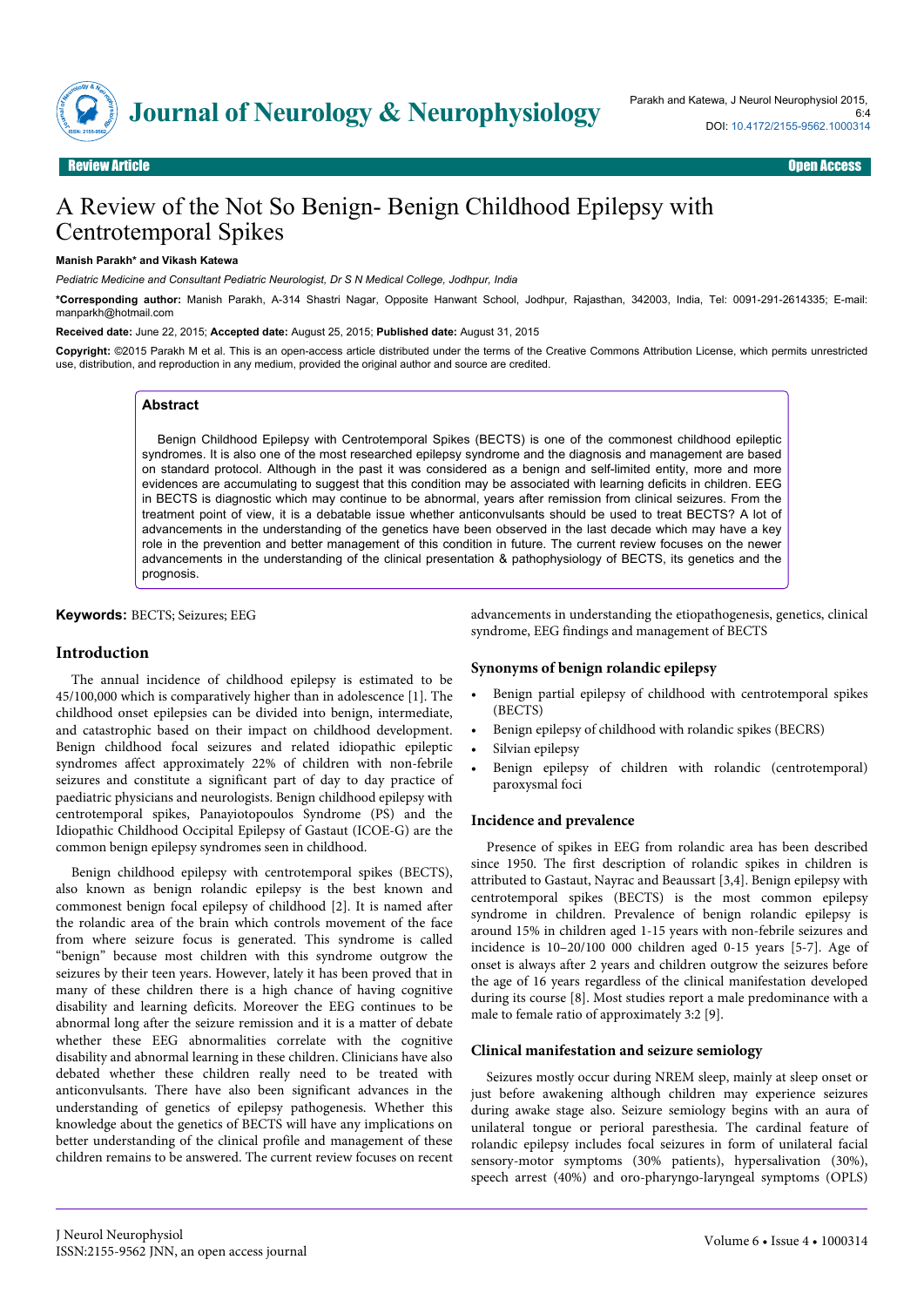(53%) [2,10]. Onset of hemifacial sensory-motor seizures usually occurs from lower lip that may spread to ipsilateral hand. Sensory manifestations consist of numbness around the corner of mouth. Motor symptoms manifest in form of clonic contractions which may be associated with ipsilateral tonic deviation of angle of mouth. OPLS symptoms are the most characteristic of all other ictal symptoms of rolandic epilepsy. These symptoms consist of unilateral sensory and motor manifestations inside the mouth, teeth, inner cheek, gums, tongue and pharyngo-laryngeal regions. Sensory symptoms are usually diffuse on one side which usually manifest in form of unilateral numbness and more commonly paraesthesias (tingling, prickling, freezing and their variations).Rarely sensory symptoms may be highly localised to even one tooth. Motor OPL symptoms presents with strange sounds like gurgling, grunting, death rattle or guttural sounds. Most a time these sounds are what let parents know their child is having a seizure at night. Child may experience speech arrest and he may be actually anarthric, where the child is perfectly able to understand what is being said, but unable to utter a single intelligible word and tries to communicate with gestures. There is no impairment of cortical language mechanism The speech arrest is due to anarthia attributed to loss of the power and coordination of the musculature responsible for the articulation of words which also explain why speech arrest is equally common in left or right sided rolandic seizures. Hypersalivation is one of the most characteristic ictal symptoms of rolandic epilepsy and probably occurs in as many as one third of cases. It may be associated with OPL symptoms as well as may be associated with pure hemifacial seizures. A seizure which begins on one side of face may spread to an arm or leg or may become secondarily generalized. Progression to hemiconvulsions or generalized tonic– clonic seizures (GTCS) occurs in around half of children and hemiconvulsions may be followed by postictal Todd's hemiparesis [11]. Duration of seizures is usually brief, lasting for 1-2 minutes. If the seizure becomes generalized, the onset is usually not witnessed. Daytime seizures are almost exclusively simple partial involving the face and tongue. The role of sleep in facilitating the secondary generalization is fascinating and unexplained. Consciousness is fully retained in more than half (58%) of the patients and are able to describe the events after the end of the event.

# **EEG manifestations**

EEG is the corner stone for the diagnosis of rolandic epilepsy. Centrotemporal spikes (CTS) are the hallmark of the syndrome of BCECTS. They are characterised by their morphology, amplitude and duration, location and field distribution, frequency and pattern of occurrence, reactivity to external stimuli and the sleep-wake cycle, as well as age-dependence and evolution. It is important to perform a wake–sleep EEG because the spike-wave discharges are activated as the patient enters the sleep phase of the study. Although called centrotemporal spikes, these are mainly high amplitude sharp and slow wave complexes localised in the C3/C4 (high central) in 30 % of patients and C5/C6 (low central region, midway between central and temporal) electrodes in 70%. Centrotemporal spikes have a typical field of distribution forming a transverse dipole with a surface negativity seen in the mid temporal central region and a surface positivity seen in superior frontal region which has been confirmed in magnetoencephalographic studies [12,13]. The main spike (sharp wave) component is diphasic with a maximum negative surface, negative, rounded peak that is preceded by a small positive wave and followed by a prominent positive wave with an amplitude frequency up to 50% that of preceding negative sharp wave. The amplitude of the

# Page 2 of 4

main spike (or sharp wave) component often exceeds 200 μV, though it may be much smaller or much higher. Spike focus is unilateral in about 60 percent of patients and bilateral in 40 percent, with bilateral discharge occurring synchronously or asynchronously [14]. When unilateral, the distribution between both hemispheres is almost equal [15]. The spike foci tend to shift from side to side in patients with bilateral focus. The spike focus may be ipsi- or contra lateral to the symptomatogenic side. Discharges often occur in clusters, with a frequency of 1.5 to 3 HZ. Spikes increase during stages I-IV of sleep by a factor of 2–5 times without disturbing the sleep organisation. In serial EEG, spikes may appear right or left, infrequent or abundant, small or giant, alone or with functional spikes in other locations. CTS are not solely associated with BECTS. CTS may be found in 2–3% of normal school-age children, of whom less than 10% develop rolandic epilepsy [16,17]. Age-dependent CTS frequently occur in a variety of organic brain diseases with or without seizures, such as cerebral tumours, Rett syndrome, fragile X syndrome and focal cortical dysplasia. Furthermore, CTS may incidentally be found in nonepileptic children with various symptoms, such as headache speech, behavioural and learning difficulties. CTS are also observed in more complex epilepsy syndrome such as Landau-Kleffner syndrome (LKS), epileptic encephalopathy with continuous spike-and-wave during sleep (CSWS), and atypical benign partial epilepsy [18]. CTS are also observed in 10-28% of children with autistic spectrum disorder as well as in 6% children with attention deficit disorder [19,20]. CTS may be activated by drowsiness, however unlike absence seizures hyperventilation have no effect on generation of CTS [21]. The voluntary manoeuvre of protrusion of tongue may inhibit centrotemporal spikes and terminate seizures [22]. Neuroimaging is usually not indicated in most patients but may be indicated in those with atypical features such as persistent seizures and long duration of seizures. However, Lundberg et al. has described hippocampal asymmetries and white matter abnormalities in one third patients with BECTS examined with MRI [23]. In a study to evaluate regional cerebral metabolism in patients with BECTS using FDG-PET, no metabolic changes associated with interictal spiking were found [24]. This study suggested that this technique could be helpful for differentiation between idiopathic and symptomatic cases of partial epilepsy in children.

# **Genetics**

BECTS has been studied extensively from a genetic point of view. Until recently it was assumed that hereditary features play a key role in BECTS [25]. Bray and Wiser examined EEG abnormalities and seizures in the siblings of children with seizures and temporocentral spikes or sharp waves and postulated that an autosomal dominant inheritance pattern with age-dependent penetrance refers to the EEG trait and not to the clinical syndrome of rolandic epilepsy [26]. Failure to find a convincing genetic basis for BECTS in a recent study of 18 monozygotic twins has suggested that heredity is multifactorial [27,28]. These observations led to the recent reclassification of BECTS as an epilepsy syndrome of unknown etiology rather than the older system in which it was referred to as idiopathic [29].

Several attempts have been made to identify the gene predisposing to BECTS. Neubauer et al. recently evaluated linkage of BECTS to chromosomal regions known to contain genes coding for subunits of the neuronal nicotinic acetylcholine receptor [30]. In this study evidence for linkage to chromosome 15q14 was obtained with a maximal LOD score of 3.56 under an autosomal recessive mode of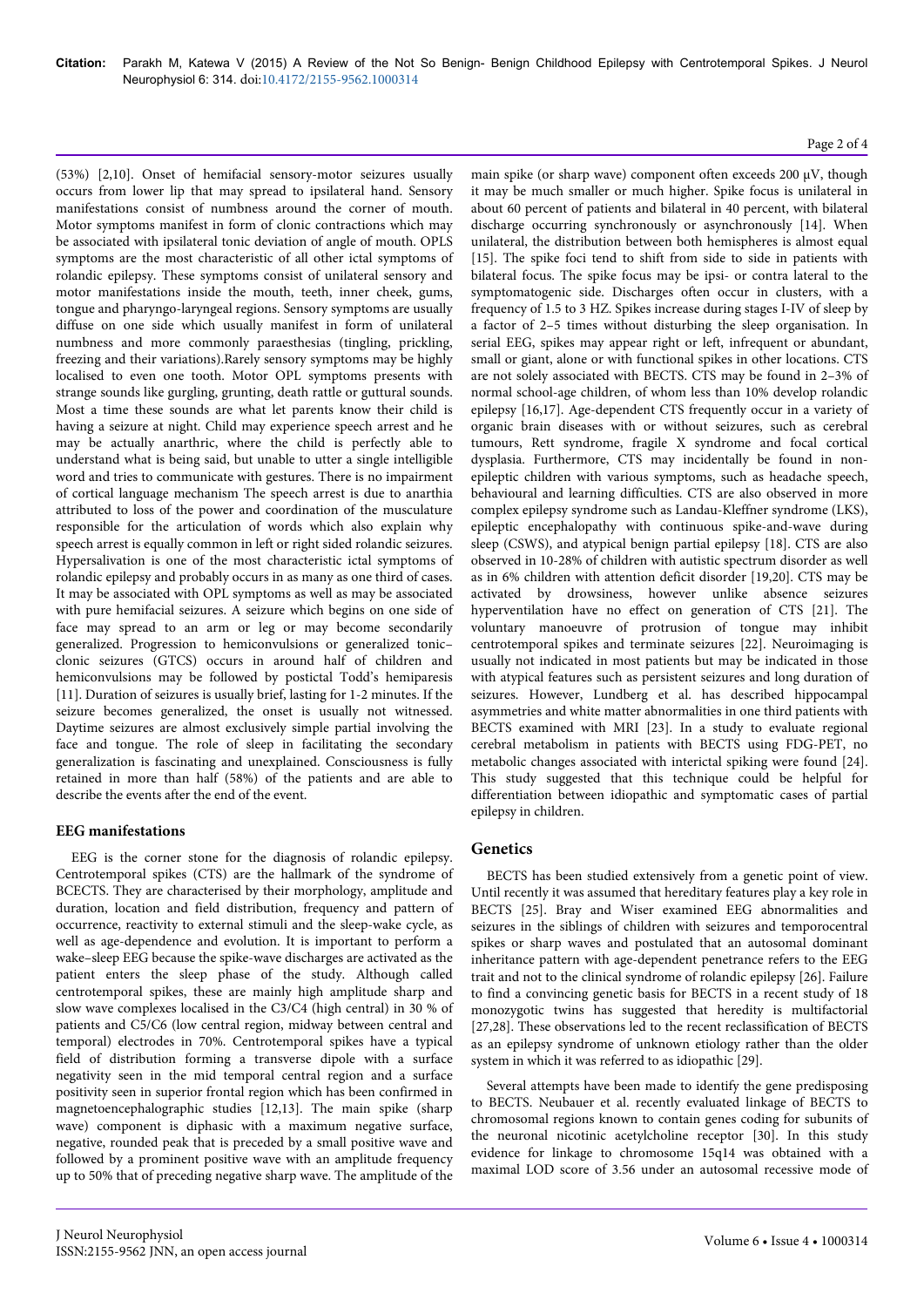inheritance but no mutation was identified. Similarly in other recent studies despite promising logarithm of odds (LOD) scores, no genetic mutations have been identified [31,32]. Recent studies in some families has shown an overlap between epileptic encephalopathy with CSWS, atypical benign partial epilepsy, and BECTS which has led to the concept of a spectrum of epilepsy–aphasia disorders with BECTS at the lower end, the broad less well-defined group of epilepsy–aphasia children in the middle, and classical LKS and the syndrome of CSWS at the extreme end [30,33-35]. This overlap suggests an additional genetic as well as environmental factors which determine whether the spectrum of disease will manifest as BECTS or as epileptic– aphasia spectrum disorder.

# **Treatment**

Whether to initiate antiepileptic drugs (AED) or not, in children with BECTS is a matter of debate. In the past BECTS was considered to be a benign disorder with no long term neurological consequences. But recent studies in past decade have found that patients with BECTS have a variety of cognitive disturbances including language impairment, memory dysfunction, and auditory processing difficulties. These observations have prompted us to reconsider the old theory of not to treat these children with AED. Most AED are however considered to be effective [10].Most common AEDs used to treat this disease include carbamazepine, oxcarbazepine and levetiracetam, gabapentin and lamotrigine [36-38].Recent studies have indicated that children with BECTS have specific deficit in visual, verbal and linguistic domain not only during active stage of disease but these may persist even after remission [39-40]. The treatment should be considered individually for each child. Whether to treat or not should be based on risk – benefit assessment. The benefit associated with treatment may be in form of control of seizures and effect on cognitive consequences. Children who have frequent seizures, day time seizures or who have troubled learning should be treated with antiepileptic drugs (AED). The 2006 ILAE treatment guidelines found that no AED had level A or level B efficacy and effectiveness evidence as initial monotherapy' in rolandic epilepsy [41]. Recently, sulthiame (available only in a few countries) has been revived as an excellent drug for the treatment of rolandic epilepsy with statistically significant evidence in controlling seizures and EEG normalization but this may be associated with cognitive abnormalities in form of significant decline in memory and reduction in attention and mathematics ability [42,43]. Though considered to be benign epilepsy, some patients suffer from negative cognitive consequences. So for this reason an individualized risk– benefit assessment is required to make an informed decision as to the appropriate therapy. Based on currently available data, most patients will not require anticonvulsant therapy except the patients who develops daytime seizures or very frequent nocturnal seizure as well as patients who evolve to ESES or who develop status epilepticus should be treated [44].

## **Evolution and Prognosis**

Prognosis of BECTS is excellent. By the mid teenage children outgrow of the disease in 100% cases [45]. Persistence of epilepsy during adulthood after benign rolandic epilepsy in childhood is found to be a different syndrome [45]. During the course of illness 10-20% children have just single seizures while 10-20% children develop frequent seizures but these also remit with age. Children with rolandic seizures may develop usually mild and reversible linguistic, cognitive and behavioural abnormalities during the active phase of the disease [46]. These abnormalities are expected due to the superimposition of the cortical areas for language with those of the RS, which concentrate in the lower part of the rolandic area and in the sylvian region, with an eventual extension into the temporal cortex and adjacent parietal region [47,48]. Benign rolandic epilepsy disrupts development in childhood only if it interferes with the child's chances for normal friendships. Interference in child's normal social activities may affect his/her sense of self-worth.

# **Conclusion**

With the aforementioned review it is amply clear that Benign Epilepsy with Centrotemporal spikes is not so benign and may be associated with significant learning disabilities and cognitive abnormalities. Few researchers have teased apart the EEG abnormalities in BECTS and have also found correlation of various interictal epileptiform discharges with specific learning deficits, but more research is required to prove or disprove this observation. There have been advancements in understanding the genetics of BECTS, however at this point in time cannot be translated into prevention and better management. It also seems prudent to not start an anticonvulsant for routine management of BECTS as it does not have any clear benefit in the overall management of these patients and may add to the pre-existing cognitive impairment due to BECTS.

## **References**

- 1. [Camfield CS, Camfield PR, Gordon K, Wirrell E, Dooley JM \(1996\)](http://www.ncbi.nlm.nih.gov/pubmed/8603618) [Incidence of epilepsy in childhood and adolescence: a population-based](http://www.ncbi.nlm.nih.gov/pubmed/8603618) [study in Nova Scotia from 1977 to 1985. Epilepsia 37: 19-23.](http://www.ncbi.nlm.nih.gov/pubmed/8603618)
- 2. Fejerman N (2008) Benign childhood epilepsy with centrotemporal spikes. In: Engel J Jr, Pedley TA, editors. Philadelphia: Lippincott Williams and Wilkins, A Wolters Kluwer Business 2369-2377.
- 3. Gastaut Y (1952) Un élément déroutant de la séméiologie électroencéphalographique: les pointes prérolandiques sans signification focale. Rev Neurol 87: 488-490.
- 4. Nayrac P, Beaussart M (1958) Pre-rolandic spike-waves: a very peculiar EEG reading; electroclinical study of 21 cases. Rev Neurol (Paris) 99: 201-206.
- [Larsson K, Eeg-Olofsson O \(2006\) A population based study of epilepsy](http://www.ncbi.nlm.nih.gov/pubmed/16638642) [in children from a Swedish county. Eur J Paediatr Neurol 10: 107-113.](http://www.ncbi.nlm.nih.gov/pubmed/16638642)
- 6. [Heijbel J, Blom S, Bergfors PG \(1975\) Benign epilepsy of children with](http://www.ncbi.nlm.nih.gov/pubmed/816642) [centrotemporal EEG foci. A study of incidence rate in outpatient care.](http://www.ncbi.nlm.nih.gov/pubmed/816642) [Epilepsia 16: 657-664.](http://www.ncbi.nlm.nih.gov/pubmed/816642)
- 7. [Astradsson A, Olafsson E, Ludvigsson P, Björgvinsson H, Hauser WA](http://www.ncbi.nlm.nih.gov/pubmed/9701381) [\(1998\) Rolandic epilepsy: an incidence study in Iceland. Epilepsia 39:](http://www.ncbi.nlm.nih.gov/pubmed/9701381) [884-886.](http://www.ncbi.nlm.nih.gov/pubmed/9701381)
- 8. [Loiseau P, Duché B, Cordova S, Dartigues JF, Cohadon S \(1988\)](http://www.ncbi.nlm.nih.gov/pubmed/3371279) [Prognosis of benign childhood epilepsy with centrotemporal spikes: a](http://www.ncbi.nlm.nih.gov/pubmed/3371279) [follow-up study of 168 patients. Epilepsia 29: 229-235.](http://www.ncbi.nlm.nih.gov/pubmed/3371279)
- 9. [Ma CK, Chan KY \(2003\) Benign childhood epilepsy with centrotemporal](http://www.ncbi.nlm.nih.gov/pubmed/12907271) [spikes: a study of 50 Chinese children. Brain Dev 25: 390-395.](http://www.ncbi.nlm.nih.gov/pubmed/12907271)
- 10. Wirrell E, Camfield CS, Camfield PR (2006). Idiopathic and bening partial epilepsies of childhood. In: Wyllie E, Gupta A, Lachhwani D, editors. The treatment of epilepsy. 4th edn. Philadelphia: Lippincott Williams and Wilkins 373-389.
- 11. [Doose H, Petersen B, Neubauer BA \(2002\) Occipital sharp waves in](http://www.ncbi.nlm.nih.gov/pubmed/11823116) [idiopathic partial epilepsies--clinical and genetic aspects. Epilepsy Res 48:](http://www.ncbi.nlm.nih.gov/pubmed/11823116) [121-130.](http://www.ncbi.nlm.nih.gov/pubmed/11823116)
- 12. Luders H, Lesser RP, Dinner DS, Morris HH III (1987) Benign focal epilepsy of childhood. In : Luders H, Lesser RP(eds) Electroclinical syndromes. Berlin: Springer-Verlag 303-346.
- 13. [Kamada K, Moller M, Saguer M, Kassubek J, Kaltenhäuser M, et al.](http://www.ncbi.nlm.nih.gov/pubmed/9562307) [\(1998\) Localization analysis of neuronal activities in benign rolandic](http://www.ncbi.nlm.nih.gov/pubmed/9562307)